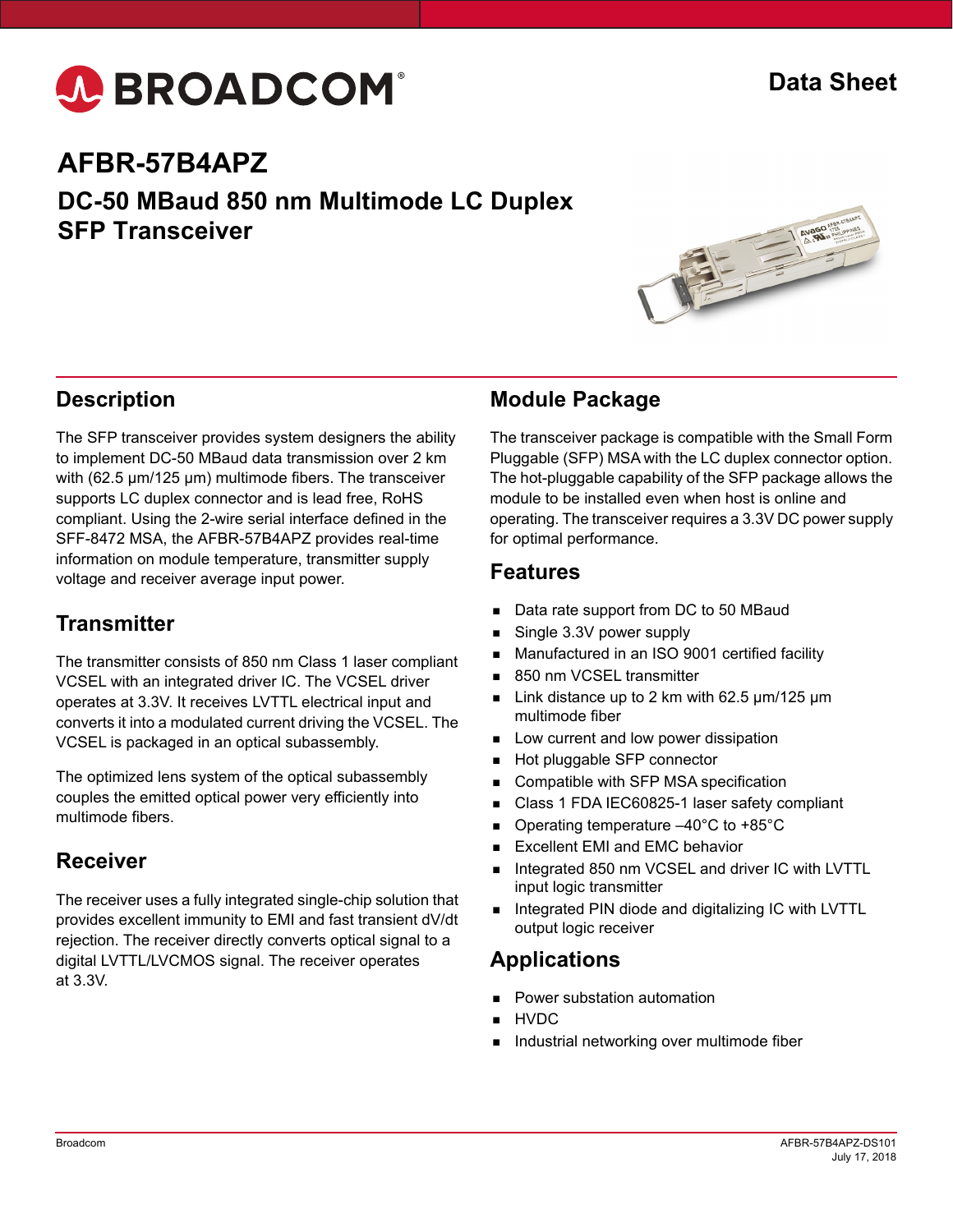# **Transceiver Functional Diagram**

[Figure 1](#page-1-0) shows the major functional components of the transceiver.



#### <span id="page-1-0"></span>**Figure 1: Transceiver Functional Diagram**

#### **Data I/O**

The transceiver is designed to accept industry-standard LVTTL signals. The transceiver provides a DC-coupled data interface that is loaded with a current source of 15 μA toward an internal reference voltage (1.2V).

# **Regulatory Compliance**

See [PCB Pin Connections](#page-3-0) for transceiver Regulatory Compliance performance. The overall equipment design will determine the certification level. The transceiver performance is offered as a figure of merit to assist the designer.

# **Electrostatic Discharge (ESD)**

There are two conditions where immunity to ESD damage is important. Regulatory Compliance documents the transceiver's immunity to both of these conditions. The first condition is static discharge to the transceiver when handling; for example, when the transceiver is inserted into the transceiver port. To protect the transceiver, it is important to use normal ESD handling procedures. The ESD sensitivity of the transceiver is compatible with typical industry production environments. The second condition is static discharge to the exterior of the host equipment chassis after installation. To the extent at which the duplex LC optical interface is exposed to outer part of the host equipment chassis, transceiver may be subjected to systemlevel ESD events. The ESD performance of the transceiver exceeds typical industry standards.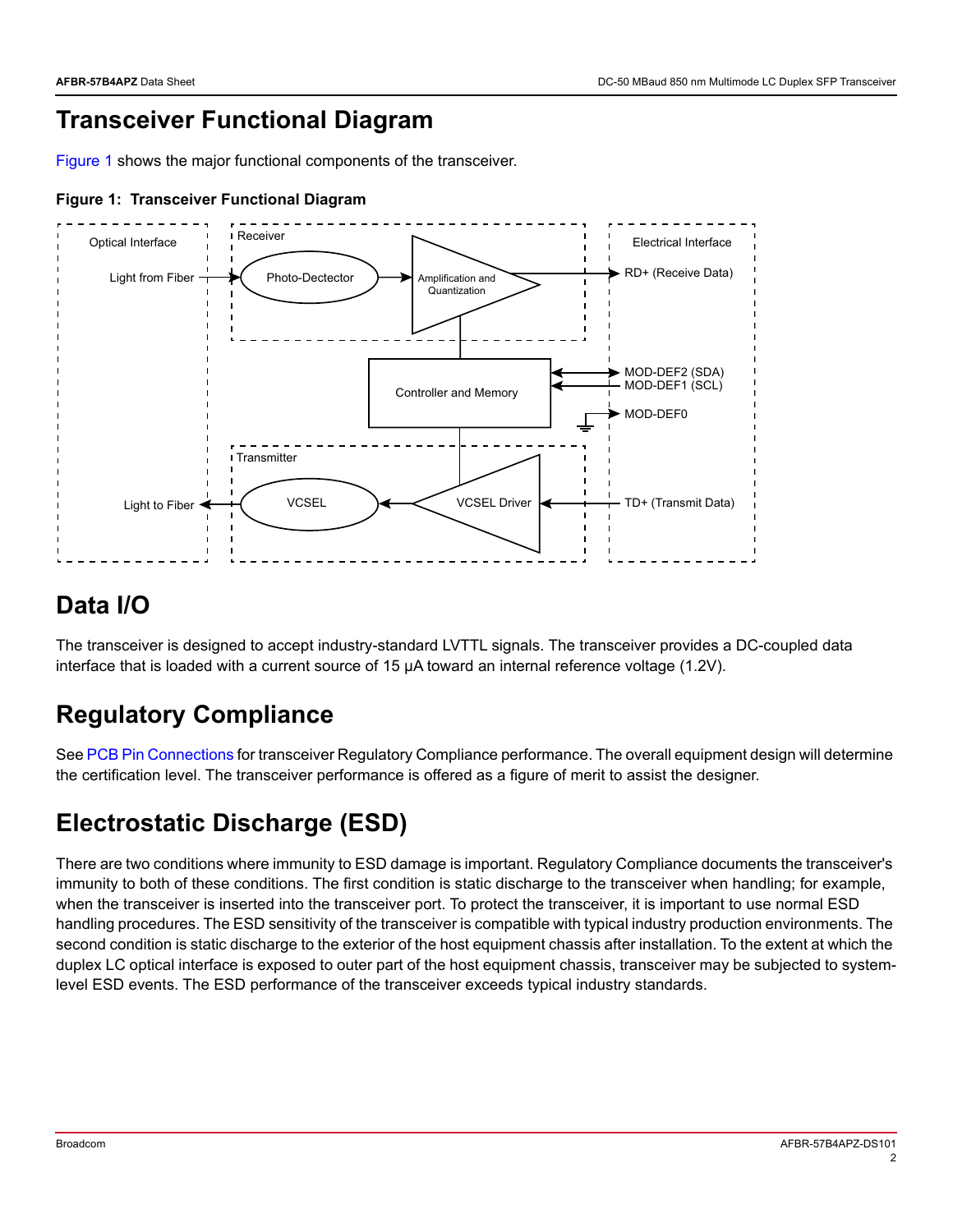### **Electromagnetic Interference (EMI)**

Equipment designs using these transceivers from Broadcom<sup>®</sup> shall meet the requirements of CENELEC EN 55032:2012.

The metal housing and shielded design of the transceiver minimizes the EMI challenge faced by the host equipment designers. The transceivers provide superior EMI performance.

# **Eye Safety**

These transceivers provide Class 1 eye safety by design. Broadcom has tested the transceiver design for compliance with the requirements listed in [PCB Pin Connections](#page-3-0) under normal operating conditions and under a single fault condition.

# **Flammability**

The AFBR-57B4APZ transceiver housing is made of high strength, heat and chemical resistant metal and UL-94V-0 flame retardant plastic.

# **Regulatory Compliance**

| Feature                                                      | <b>Test Method</b>                                                                          | <b>Performance</b>                                                                                                                                |
|--------------------------------------------------------------|---------------------------------------------------------------------------------------------|---------------------------------------------------------------------------------------------------------------------------------------------------|
| Electrostatic Discharge (ESD) to<br>the electrical pins      | JEDEC JESD22-A114                                                                           | Meets Class 2 (2000V to 3999V). Withstands up to<br>2000V applied between electrical pins.                                                        |
| Electrostatic Discharge (ESD) to<br>the Duplex LC Receptacle | Variation of IEC 61000-4-2                                                                  | Typically withstands at least 9 kV without damage<br>when the LC connector receptacle is contacted by a<br>Human Body Model probe.                |
|                                                              |                                                                                             | Typically withstands 15 kV air discharge on<br>LC-connector receptacle.                                                                           |
|                                                              | Electromagnetic Interference (EMI) FCC Class B, CENELEC EN 55032:2012<br>(CISPR 32) Class B | System margins are dependent on customer board<br>and chassis design.                                                                             |
| Immunity                                                     | Variation of IEC 61000-4-3<br>Std C37.90.2-2004                                             | Typically shows no measurable effect from a 20 V/m<br>field swept from 80 MHz to 1 GHz applied to the<br>transceiver without a chassis enclosure. |
| Eve Safety                                                   | EN 60950-1<br>EN 60825-1<br>EN 60825-2                                                      | Compliant per Broadcom, testing under single fault<br>conditions.                                                                                 |
| <b>RoHS Compliance</b>                                       |                                                                                             | Reference to RoHS Directive 2011/65EU                                                                                                             |

# **Digital Diagnostic Interface and Serial Identification**

The 2-wire serial interface is based on ATMEL AT24C02C series EEPROM protocol. Conventional EEPROM memory (bytes 0 to 255 at memory address 0xA0) is organized in compliance with SFF-8074i. As an enhancement, the transceiver is compatible to SFF-8472. This enhancement offers digital diagnostic information at bytes 0 to 255 at memory address 0xA2. In addition to monitoring of the VCSEL drive current and photodiode current, the interface also monitors the supply voltage and the module ambient temperature. The transmitter voltage supply must be provided for the digital diagnostic interface to operate.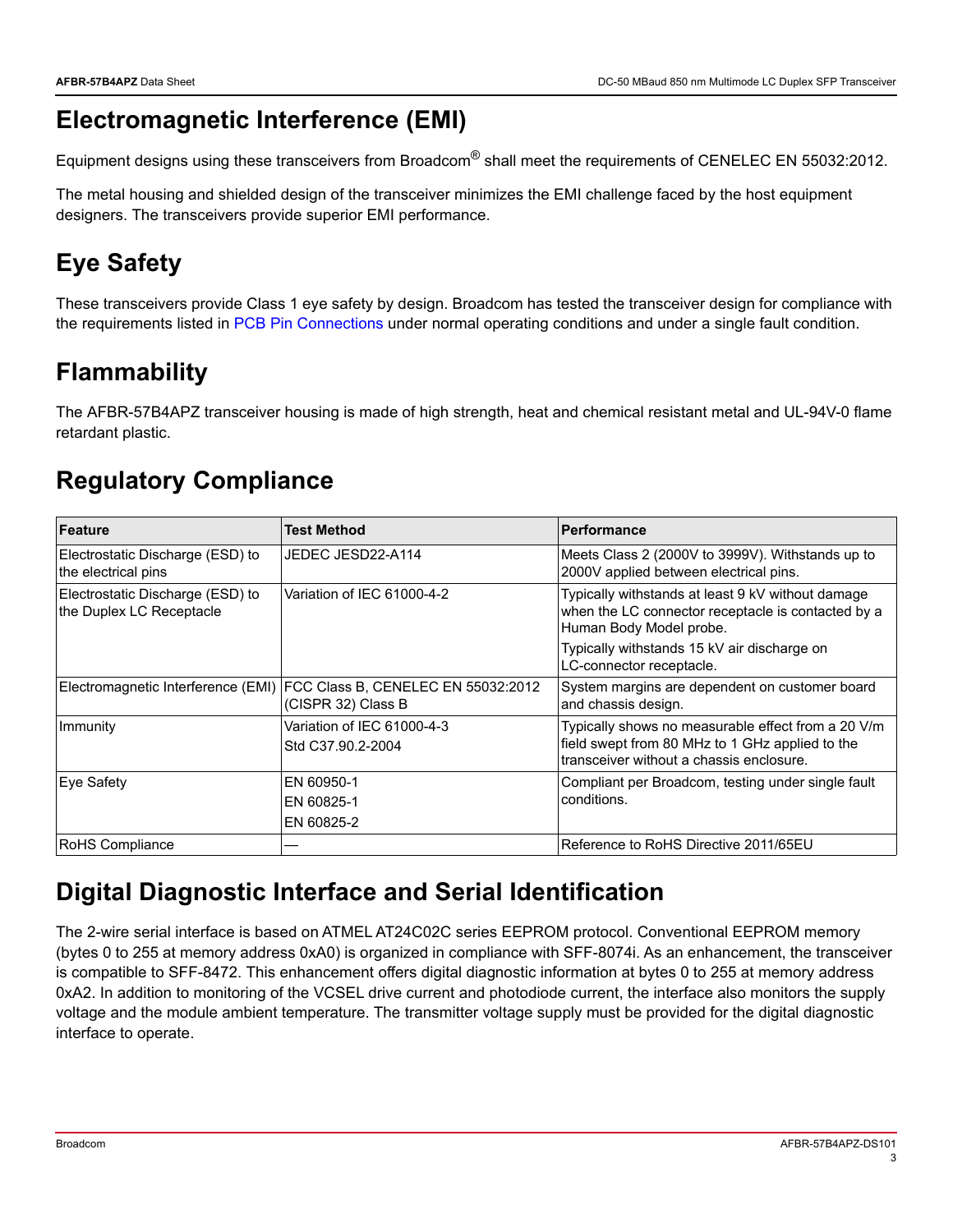#### **Pin Description**

[Figure 2](#page-3-1) shows top and bottom of PCB board.

#### <span id="page-3-1"></span>**Figure 2: PCB Pin Connection**



NC: Not Connected

(as Viewed Through Top of Board)

### <span id="page-3-0"></span>**PCB Pin Connections**

The following table lists the pins and their functions.

| Pin             | <b>Name</b> | <b>Function/Description</b>                       | <b>MSA Notes</b> |
|-----------------|-------------|---------------------------------------------------|------------------|
|                 | VEET        | <b>Transmitter Ground</b>                         | a                |
| $\overline{2}$  | NC          | Not Connected                                     | b                |
| 3               | <b>VEER</b> | Receiver Ground                                   |                  |
| $\overline{4}$  | MOD-DEF2    | Module Definition 2: 2-wire serial ID interface   | C                |
| 5               | MOD-DEF1    | Module Definition 1: Two wire serial ID interface | c                |
| $6\phantom{.}6$ | MOD-DEF0    | Module Definition 0: Grounded in module           | c                |
| 7               | NC.         | Not Connected                                     |                  |
| 8               | <b>NC</b>   | Not Connected                                     |                  |
| 9               | VEER        | <b>Receiver Ground</b>                            | a                |
| 10              | VEER        | Receiver Ground                                   | a                |
| 11              | <b>VEER</b> | Receiver Ground                                   | a                |
| 12              | <b>VEER</b> | <b>Receiver Ground</b>                            |                  |
| 13              | $RD+$       | Receiver Data Out                                 | d, e             |
| 14              | <b>VEER</b> | <b>Receiver Ground</b>                            | a                |
| 15              | VCCR        | Receiver Power 3.3V                               |                  |
| 16              | VCCT        | Transmitter Power 3.3V                            |                  |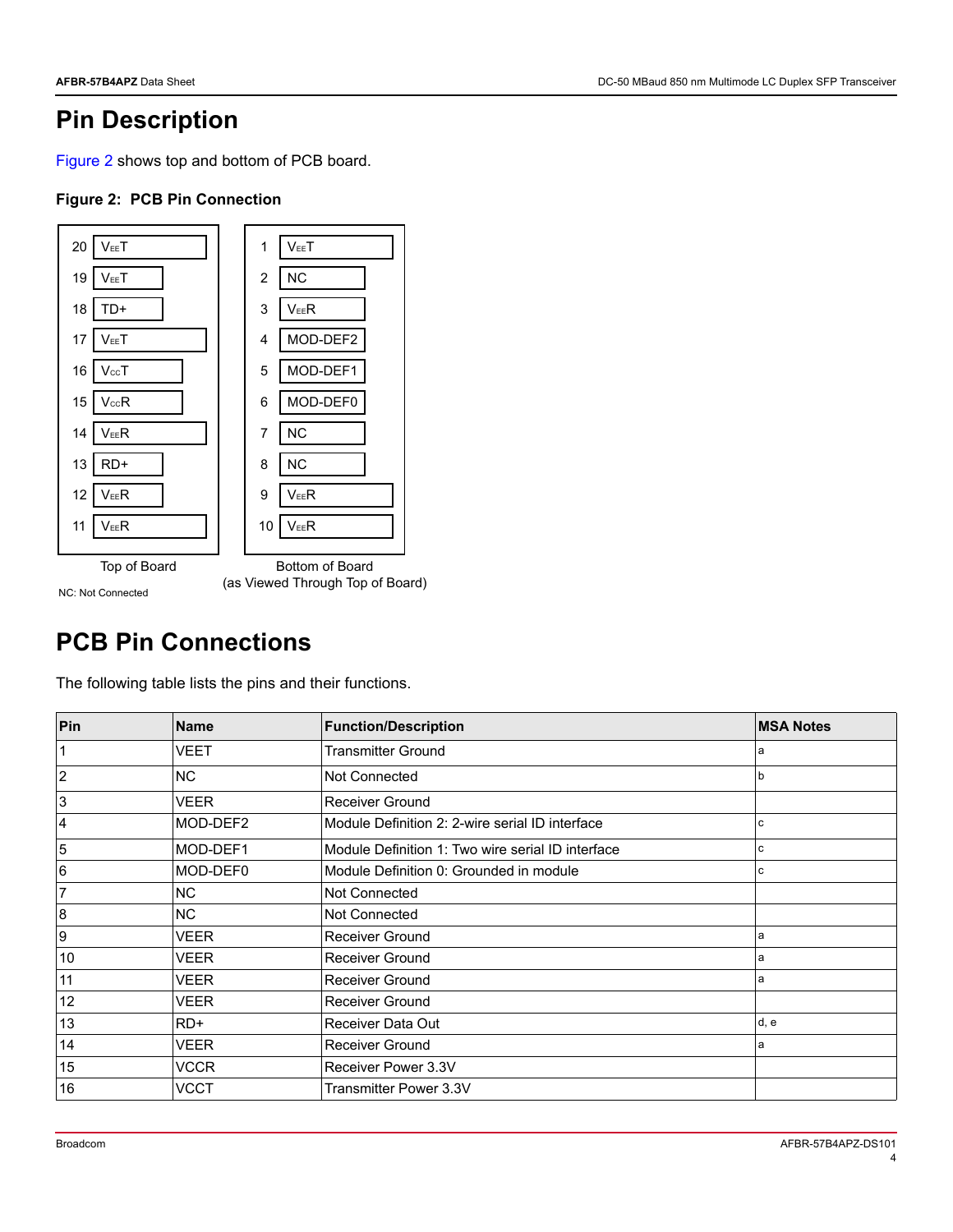| Pin | <b>Name</b> | <b>Function/Description</b> | <b>MSA Notes</b> |
|-----|-------------|-----------------------------|------------------|
|     | <b>VEET</b> | <b>Transmitter Ground</b>   | а                |
| 18  | TD+         | Transmitter Data In         | e. 1             |
| 19  | <b>VEET</b> | <b>Transmitter Ground</b>   |                  |
| 20  | VEET        | <b>Transmitter Ground</b>   | а                |

<span id="page-4-1"></span>a. Transmitter and Receiver grounds are connected together in the transceiver PCB.

b. The product label showing a "B" next to the date code (for example, "1830 B") indicates that the module is programmed with firmware revision "B". Firmware revision "B" configures Pin 2 as a high impedance input pin.

<span id="page-4-0"></span>c. MOD-DEF 0, 1, 2 are the module definition pins. They should be pulled up with a 4.7 kΩ to 10 kΩ resistor on the host board to a supply less than VCCT + 0.3V or VCCR + 0.3V. In order to use this interface, supply 3.3V to VCCT.

– MOD-DEF0 is grounded by the module to indicate that the module is present.

– MOD-DEF1 is the clock line of the two-wire serial interface.

– MOD-DEF2 is the data line of the two-wire serial interface.

d. RD+: The receiver data output. The pin is LVTTL output logic.

<span id="page-4-2"></span>e. Optical and electrical signal is non-inverted.

f. TD+: The transmitter input. The pin is LVTTL input logic.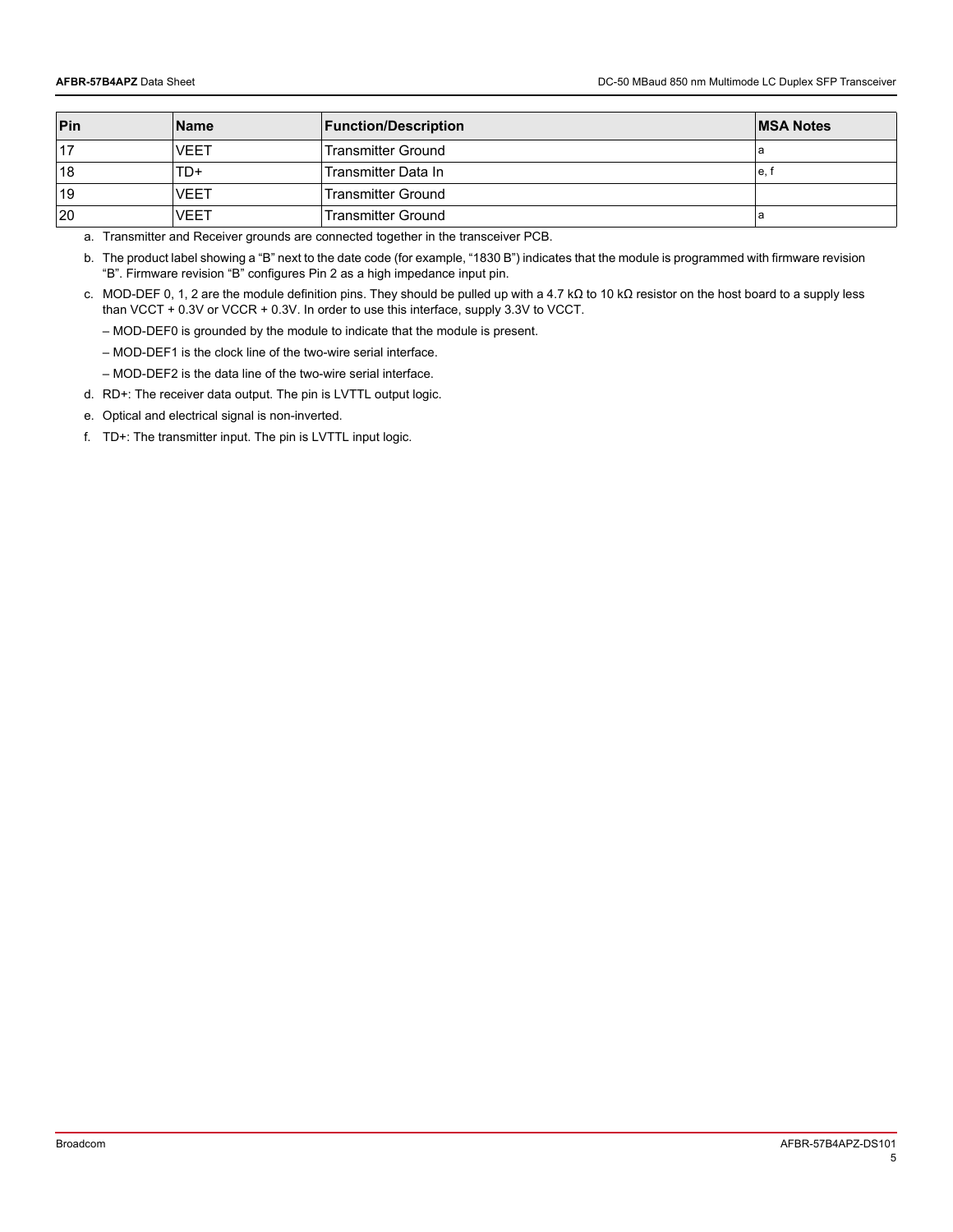

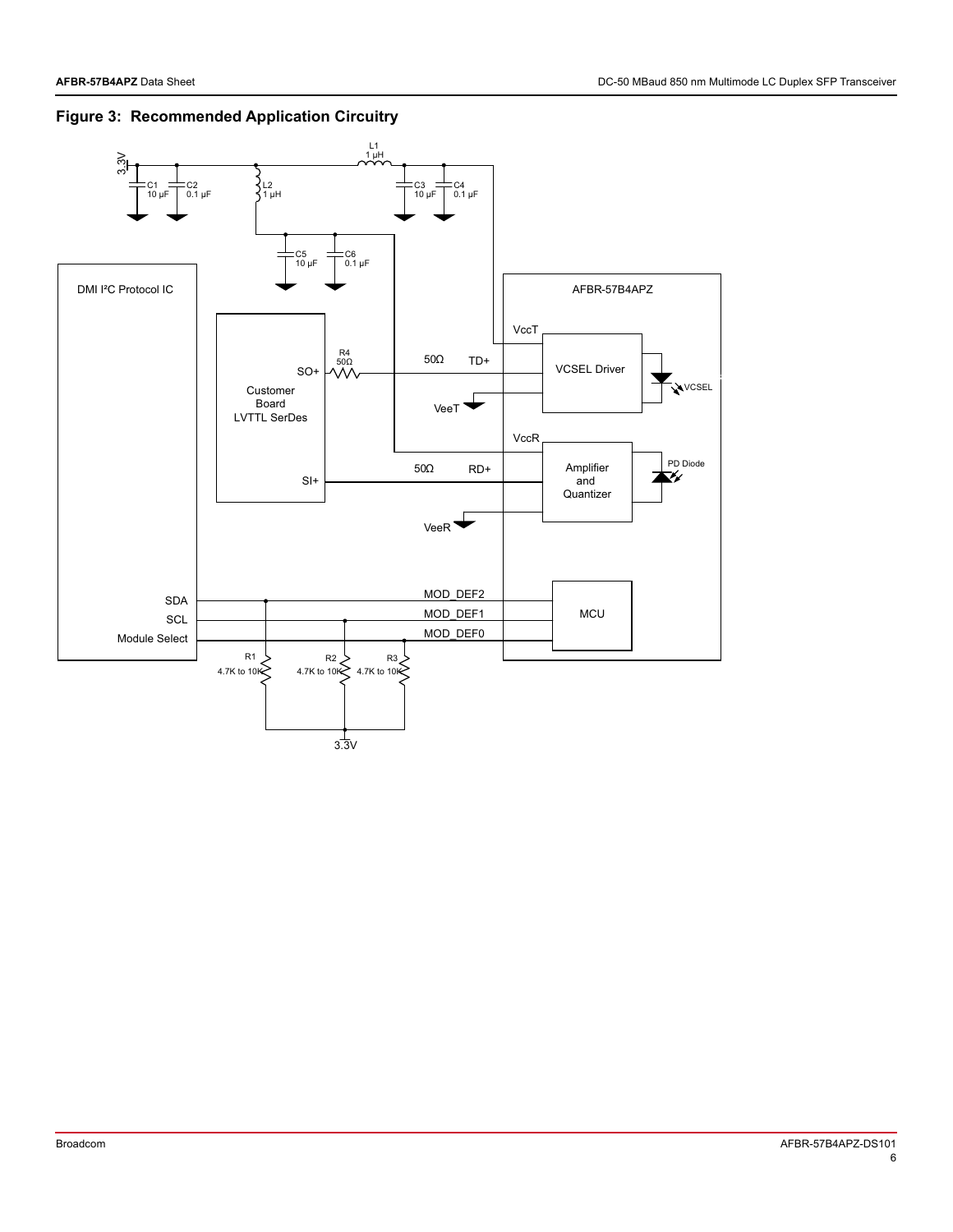# **Mechanical Dimensions and Module Drawings**

#### **Figure 4: Mechanical Dimensions**

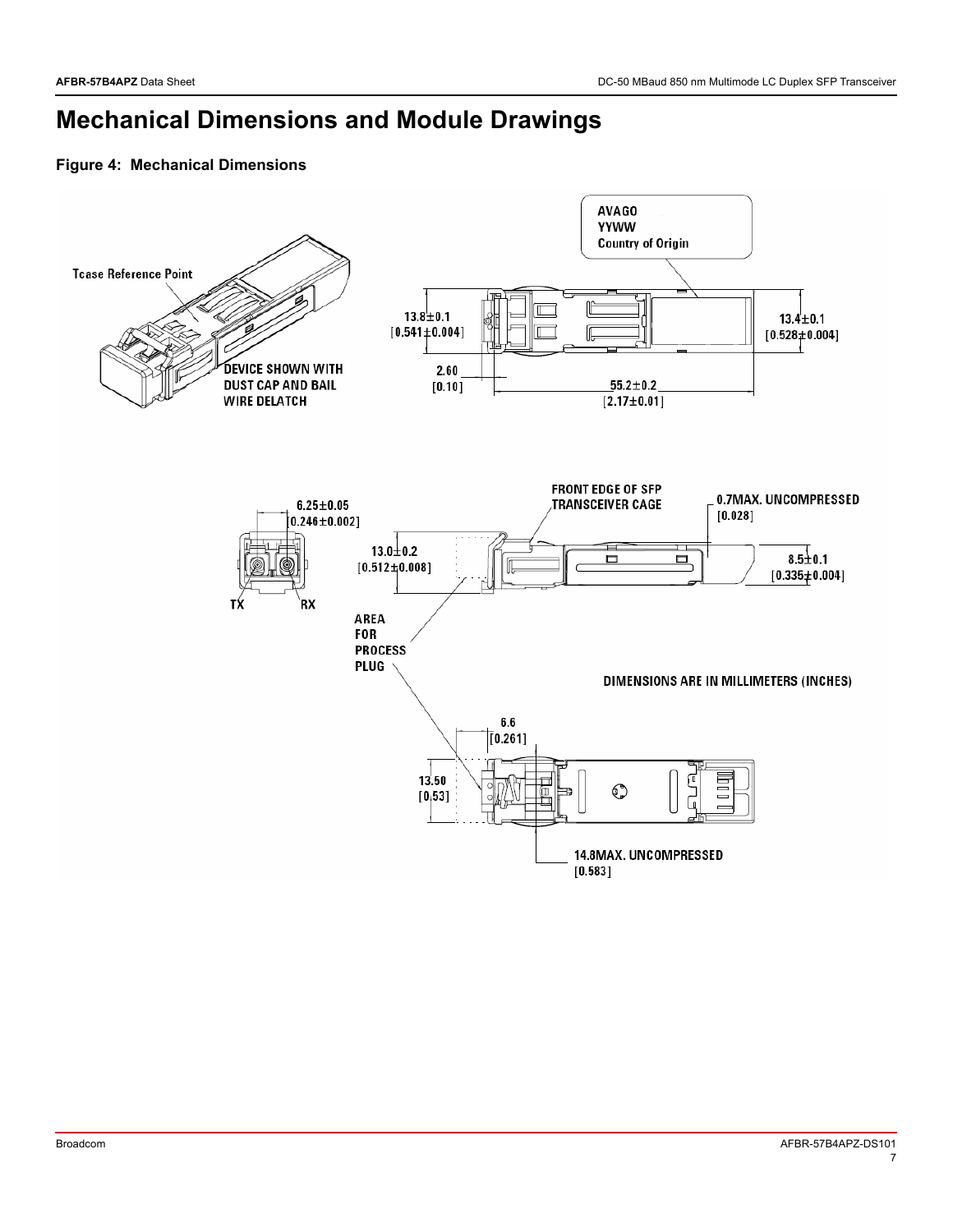



DIMENSIONS ARE IN MILLIMETERS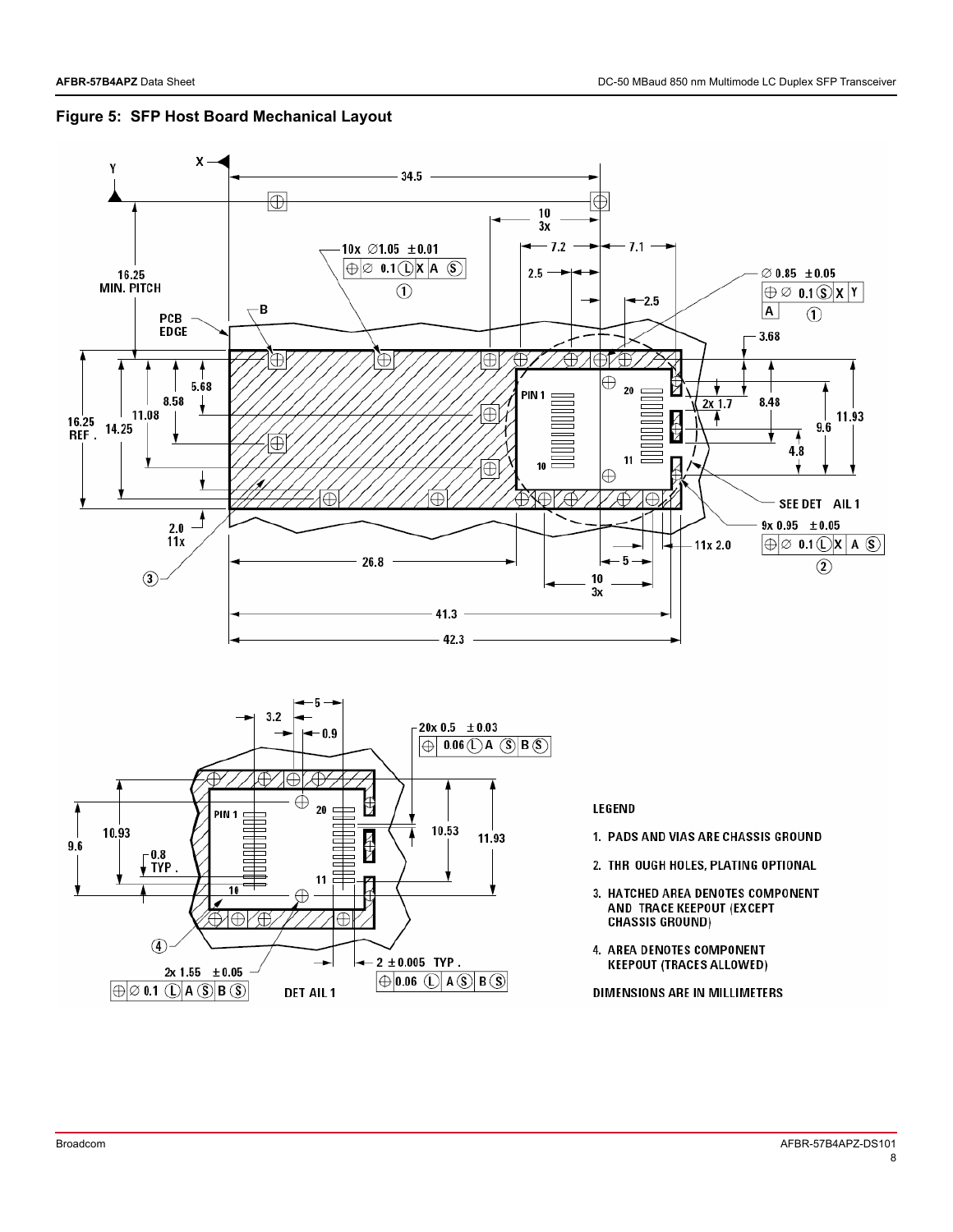#### **Figure 6: SFP Assemblies Drawing**



DIMENSIONS ARE IN MILLIMETERS [INCHES].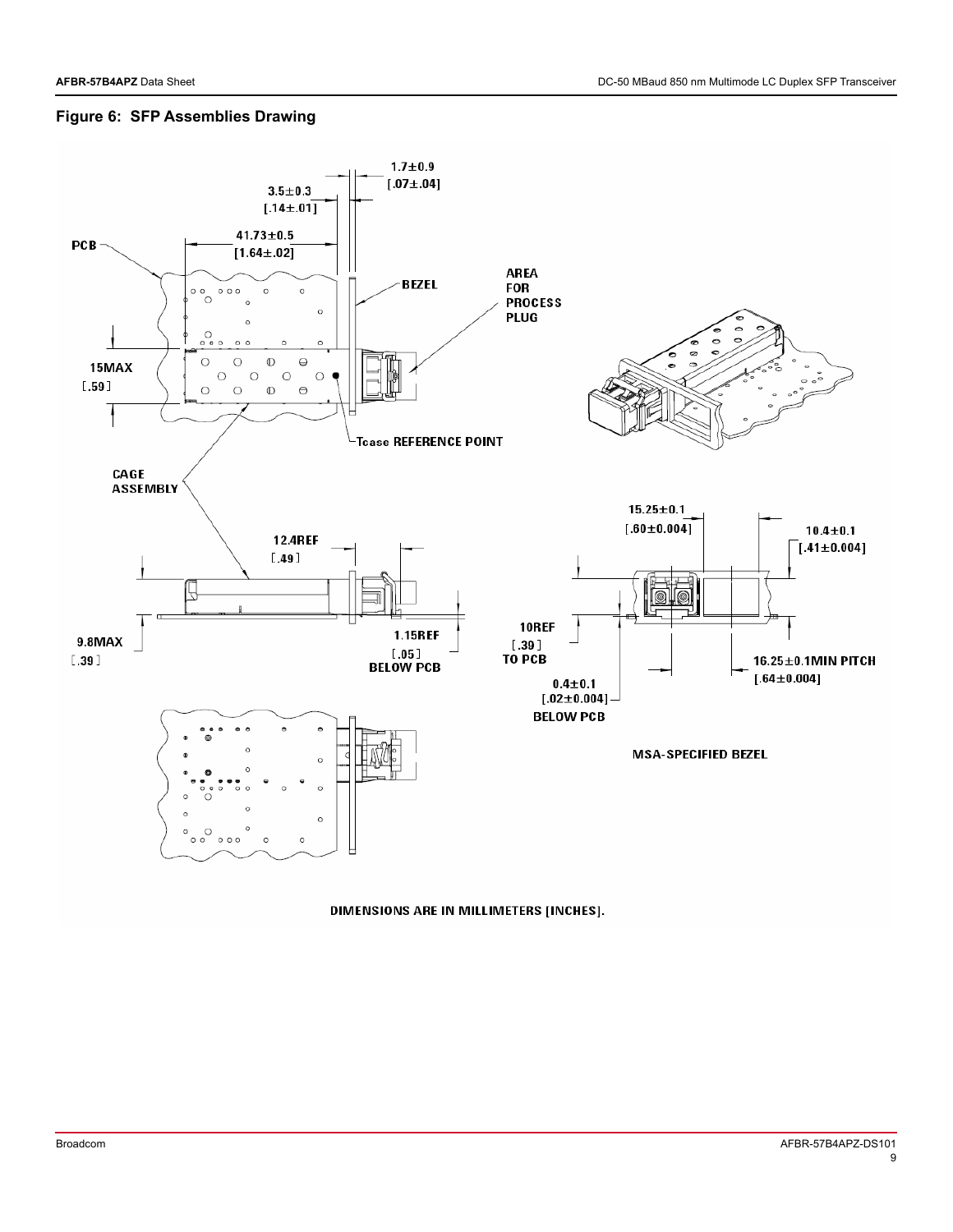## **Absolute Maximum Ratings**

Exposure to the absolute maximum ratings for extended periods can adversely affect device reliability. It should not be assumed that limiting values of more than one parameter can be applied to the products at the same time.

| Parameter                          | <b>Symbol</b> | Min.   | Max.     | Unit        | <b>Notes</b> |
|------------------------------------|---------------|--------|----------|-------------|--------------|
| Storage Temperature                | s '           | $-40$  | $+100$   | $^{\circ}C$ |              |
| Supply Voltage                     | $\rm V_{cc}$  | $-0.5$ | 3.63     |             |              |
| <b>Operating Relative Humidity</b> | Φ             |        | 95       | %           | a            |
| Data Input Voltage                 | V             | $-0.5$ | $V_{cc}$ |             |              |
| Data output current                | ٠o            |        | 10       | mA          |              |

a. Normal operating humidity range is up to 85%. 95% humidity conditions at 70°C must not exceed 16 hours.

## **Recommended Operating Conditions**

All the data in this specification refers to the operating conditions above and over lifetime unless otherwise stated.

| Parameter                            | Symbol           | Min.  | Typ. | Max.  | Unit   | <b>Notes</b> |
|--------------------------------------|------------------|-------|------|-------|--------|--------------|
| <b>Ambient Operating Temperature</b> | C                | $-40$ |      | $+85$ | $\sim$ |              |
| Supply Voltage                       | $\rm v_{\rm cc}$ | 3.0   | 3.3  | 3.6   |        |              |
| Signaling rate                       | B                | DC    |      | 50    | MBaud  |              |

a. Electrical and optical specifications of the product are guaranteed across recommended ambient operating temperature only.

b. Characterized with 50 MBaud, PRBS27-1 pattern.

### **Transmitter Electrical Characteristics**

| Parameter                | Symbol                     | Min. | Typ. | Max.     | <b>Unit</b> | <b>Notes</b> |
|--------------------------|----------------------------|------|------|----------|-------------|--------------|
| Supply Current           | $I_{\rm CC}$               |      | 12   | 15       | mA          | a            |
| Power Dissipation        | $P_{\text{diss}}$          |      | 36   | 55       | mW          |              |
| Input Voltage Low        | $V_{IL}$                   | 0.0  |      | 0.8      | v           |              |
| Input Voltage High       | V <sub>IH</sub>            | 2.0  |      | $V_{cc}$ | V           |              |
| Data Input Capacitance   | $C_{\text{in}}$            |      | 5    |          | pF          |              |
| Data Input Resistance    | $R_{in}$                   |      | 80   |          | $k\Omega$   |              |
| <b>Propagation Delay</b> | $\mathsf{T}_{\mathsf{PD}}$ |      | 6    | 15       | ns          |              |

a. Typical values are for room temperature at 3.3V. The value is the combined current consumption of the transmitter, DMI block, and A0 memory.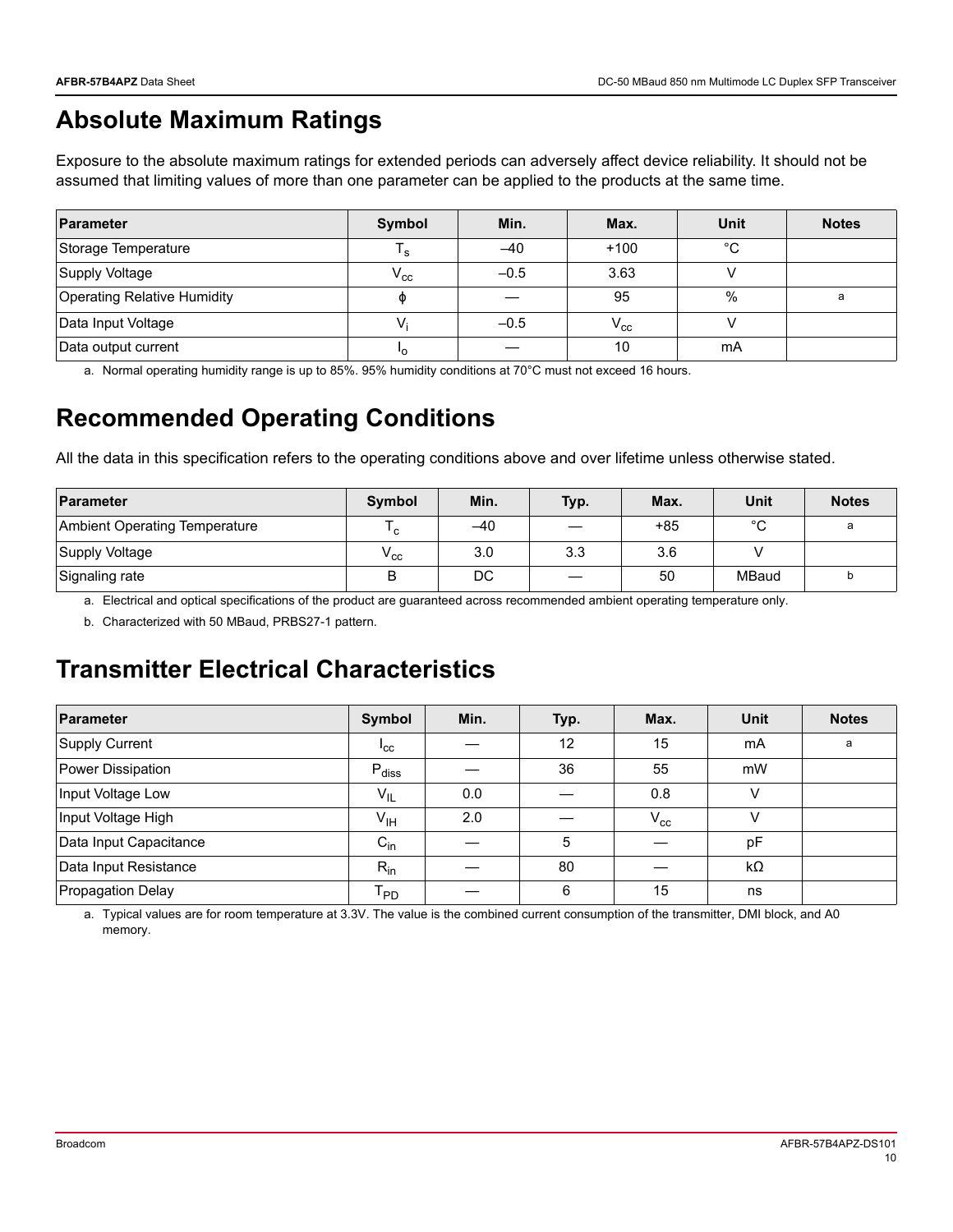### **Receiver Electrical Characteristics**

| <b>Parameter</b>                         | Symbol            | Min.   | Typ. | Max. | <b>Unit</b> | <b>Notes</b> |
|------------------------------------------|-------------------|--------|------|------|-------------|--------------|
| Supply Current                           | ICC               |        | 20   | 30   | mA          | a            |
| Power Dissipation                        | $P_{\text{diss}}$ |        | 66   | 108  | mW          | a            |
| Data Output Rise Time (10% to 90%)       | ւ <sub>ր</sub>    |        | 1.7  | 5.0  | ns          | a            |
| Data Output Fall Time (10% to 90%)       | t.                |        | 1.3  | 5.0  | ns          | a            |
| Data Output High                         | V <sub>OH</sub>   | 2.0    |      | Vcc  | v           | b            |
| Data Output Low                          | $V_{OL}$          | $-0.3$ |      | 0.8  | v           | b            |
| Pulse Width Distortion subsequent pulses | $R_{\rm PWDS}$    | $-4$   |      | $+4$ | ns          | c, d, e, f   |
| Pulse Width Distortion 1st to 3rd Pulse  | $R_{\text{PWD1}}$ | $-8$   |      | +8   | ns          | e, f, g      |
| Propagation Delay                        | $R_{PD}$          |        | 8    | 30.0 | ns          |              |

a. Typical values are for room temperature at 3.3V.

b. RD+ data is LVTTL output logic.

- c. Optical input of 50 MBaud PRBS-7 pattern and 50% duty cycle.
- d. Pulse width is measured at 50% threshold using a rising edge trigger and PRBS-7 pattern.
- e. If data rate is below 1 MBaud, the pulse width distortion would be equal to the pulse width distortion of the 1st to 3rd pulses for higher data rates.
- f. Limits are valid for running the receiver with an ideal light input source.
- g. The threshold of the 1st pulse of a data sequence is difficult to adjust and therefore the pulse width distortion up to the 3rd pulse is higher than for all other pulses (worst case for the 1st pulse). This strongly depends on the quality of the rising and falling edge of the optical input. The faster the edges the smaller the pulse width variation. Furthermore lower data rates would result in the same issue as all the pulse become 1st pulses.

#### **Transmitter Optical Characteristics**

| <b>Parameter</b>                          | Symbol             | Min.    | Typ.    | Max. | Unit | <b>Notes</b> |
|-------------------------------------------|--------------------|---------|---------|------|------|--------------|
| <b>Output Optical Power (Peak)</b>        | $P_{\alpha}$       | $-14.0$ | $-11.0$ | $-8$ | dBm  | a            |
| 62.5 $\mu$ m/125 $\mu$ m NA = 0.275 Fiber |                    |         |         |      |      |              |
| <b>Extinction Ratio</b>                   | ER.                | 10      | 20      |      | dB   |              |
| Central Wavelength                        | $\Lambda_{\rm C}$  | 805     | 845     | 865  | nm   |              |
| Spectral width - FWHM                     | $\Delta_{\lambda}$ |         | 0.5     | 5    | nm   |              |
| Optical Rise Time (20% to 80%)            | եթ                 |         | 0.5     | 4    | ns   | b c          |
| Optical Fall Time (20% to 80%)            | t۴                 |         | 0.3     | 3    | ns   | b, c         |
| Pulse width distortion first pulse        | PWD <sub>1</sub>   | $-7$    |         | $+2$ | ns   | b, d         |
| Pulse width distortion subsequent pulses  | <sup>l</sup> PWDS  | $-5$    |         | $+2$ | ns   | b, e         |

a. Optical values are measured over the specified operating voltage and temperature ranges. The peak power can be converted to an average value by subtracting 3 dB.

- b. Measured with 1.25 Gb/s optical to electrical converter.
- c. Measured with 20% to 80% markers to achieve stable results.
- d. First pulse width is measured with a long period of low pulses followed by a high pulse.
- e. Pulse width is measured at 50% threshold using a rising edge trigger tested with PRBS-7 pattern.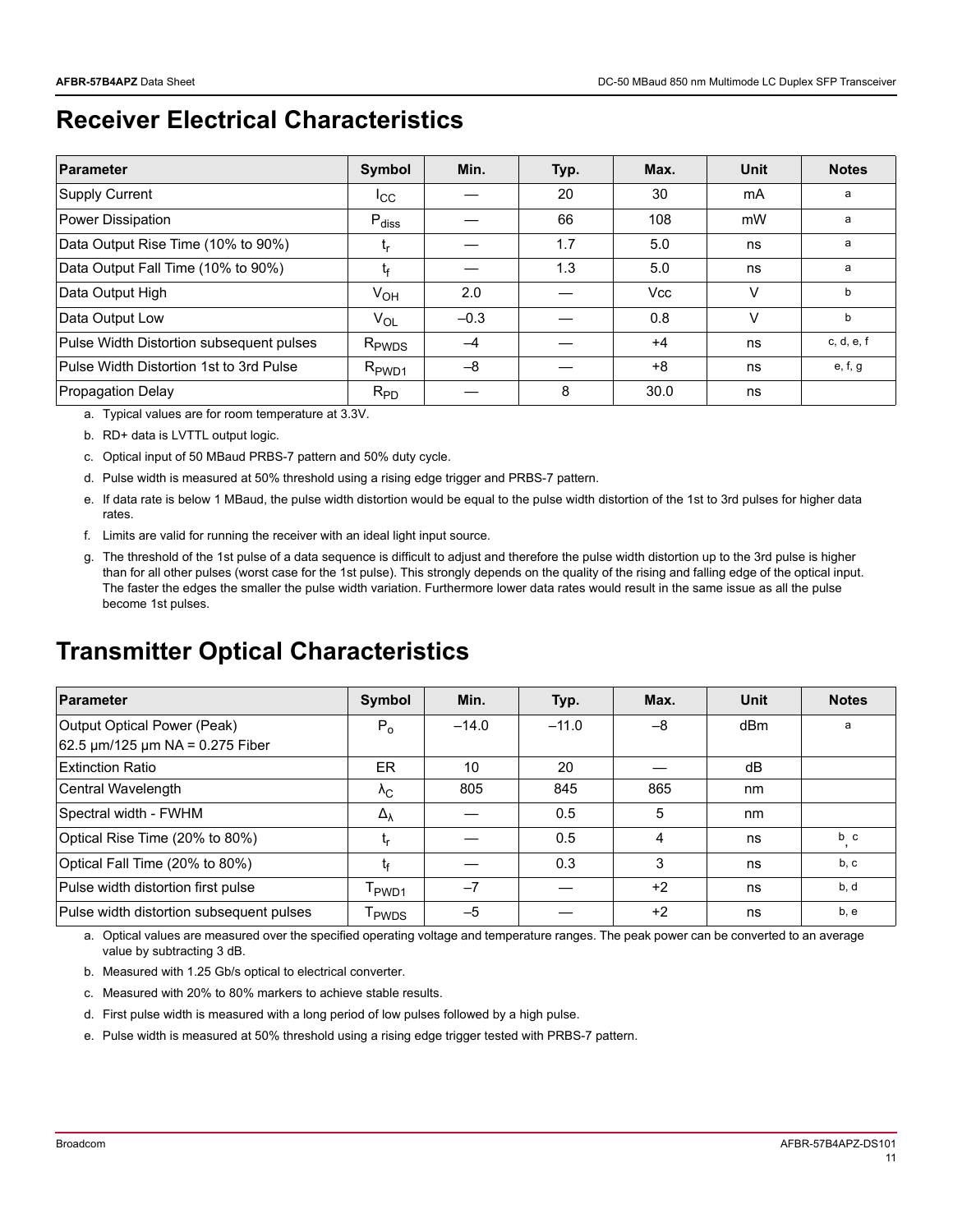## **Receiver Optical Characteristics**

| Parameter                            | <b>Symbol</b>   | Min.    | Typ.    | Max.   | Unit | <b>Notes</b> |
|--------------------------------------|-----------------|---------|---------|--------|------|--------------|
| Input Optical Power (Peak)           | $P_{\text{in}}$ | $-25.0$ |         | $-7.0$ | dBm  | a            |
| Input Optical Power (Peak) Off State |                 |         | $-34.0$ |        | dBm  |              |
| Operating Wavelength                 |                 | 800     |         | 870    | nm   |              |

a. This specification is intended to indicate the performance of the receiver section of the transceiver when Optical Input Power signal characteristics are present as per the following definitions:

– Over the specified operating temperature and voltage ranges

– Bit Error Rate (BER) is better than or equal to  $1x10^{-10}$ 

– Transmitter is operating to simulate any cross-talk present between the transmitter and receiver sections of the transceiver.

 $-$  Fiber: 62.5  $\mu$ m/125  $\mu$ m, NA = 0.275;

## **Digital Diagnostics Monitoring Interface**

The transceiver features an enhanced digital diagnostic interface, compliant to the *Digital Diagnostic Monitoring Interface for Optical Transceivers* SFF-8472 Multi-source Agreement (MSA). Refer to the MSA document to access information on the range of options, both hardware and software, available to the host system for utilizing the available digital diagnostic features.

The enhanced digital interface allows real-time access to device operating parameters. In addition, it fully incorporates the functionality needed to implement digital alarms and warnings, as defined by the SFF-8472 MSA. With the digital diagnostic monitoring interface, the user has capability of performing component monitoring, fault isolation and failure prediction in their transceiver-based applications. The diagnostic monitoring interface (DMI) has two 256-byte memory maps in EEPROM which are accessible over a 2-wire interface: the serial ID memory map at address 1010000X (0xA0) and the digital diagnostic memory map at address 1010001X (0xA2).

The serial ID memory map contains a serial identification and vendor specific information. This information is read-only.

The digital diagnostic memory map contains device operating parameters as well as alarm and warning flags. The operating parameters are to be retrieved through a sequential read command ensuring that the MSB and LSB of each parameter is "coherent". MSB should be accessed before LSB. Furthermore, the memory map contains 120 bytes that can be written by the user as well as a writable soft control byte.

For applications requiring continuous updates to alarm and warning limits, it is recommended to use the available real-time monitor in combination with software algorithms. Continuous writing to alarm/warning registers should be avoided.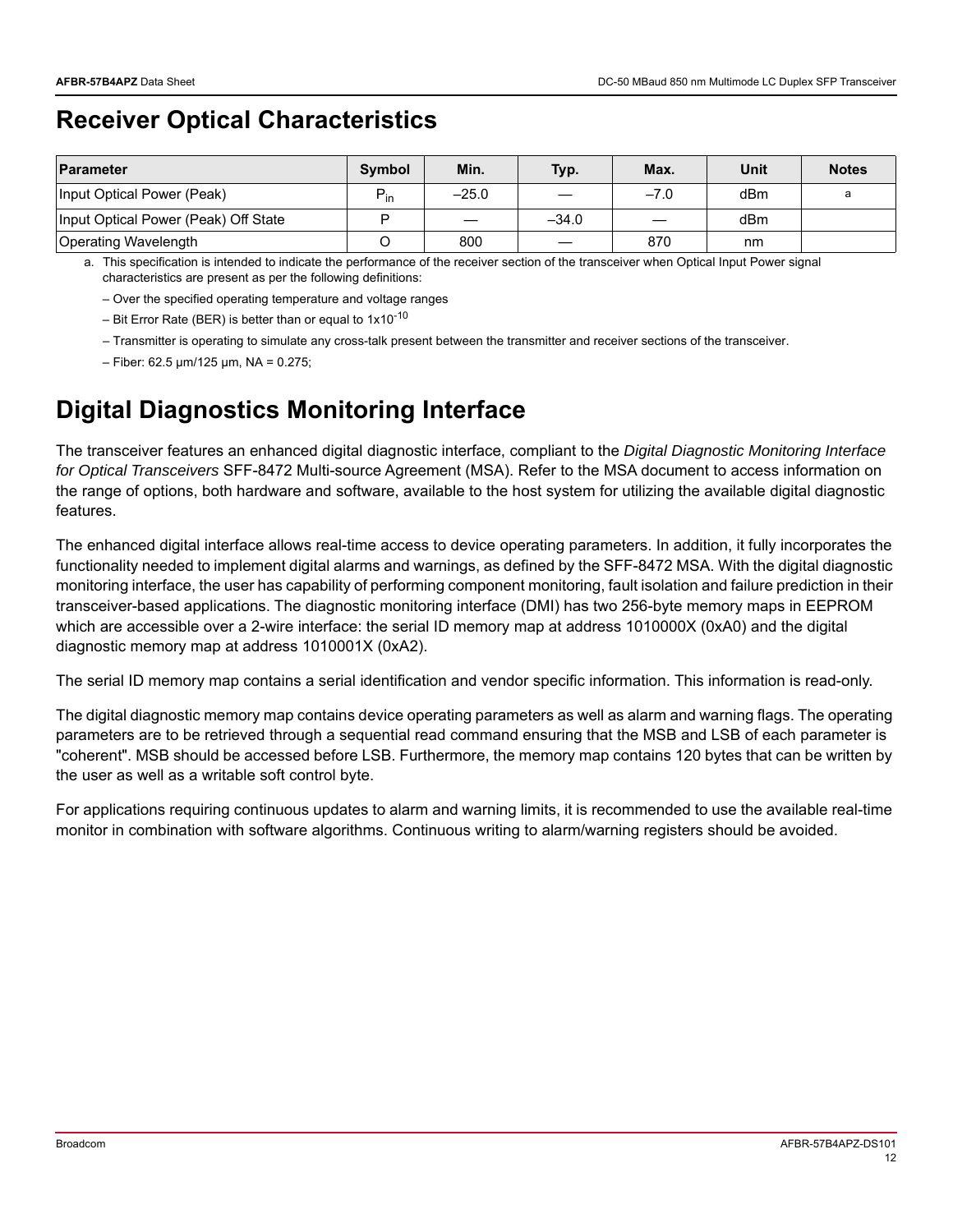# **Transceiver Diagnostics Timing Characteristics**

| Parameter                   | Symbol       | Min. | Max. | <b>Unit</b> | <b>Notes</b> |
|-----------------------------|--------------|------|------|-------------|--------------|
| Time to Initialize          | t init       |      | 300  | ms          | a            |
| Analog parameter Data Ready | data         |      | 1000 | ms          | b            |
| Serial Hardware Ready       | serial       |      | 300  | ms          | c            |
| Write Cycle Time            | write        |      | 10   | ms          |              |
| Serial ID Clock Rate        | serial clock |      | 400  | kHz         | e            |

a. Time from power on to the transmitter and receiver being ready to send/receive data.

b. From power on to the data ready bit asserted (A2h, byte 110, bit 0). Data ready indicates analog monitoring circuitry is functional.

c. Time from power on until the module is ready for data transmission over the serial bus (reads or writes over A0h and A2h).

d. Time from stop bit to the completion of a 1 to 8-byte write command.

e. It is not recommended to continuously read the A2 digital diagnostic interface for more than 20 ms without a minimum time pause interval of 20 ms.

### **Transceiver Digital Diagnostic Monitor (Real Time Parameter Accuracy) Characteristics**

| Parameter                                         | <b>Symbol</b> | Max.  | Unit | <b>Notes</b>                                                                                                                                                                    |
|---------------------------------------------------|---------------|-------|------|---------------------------------------------------------------------------------------------------------------------------------------------------------------------------------|
| Transceiver Internal Temperature Accuracy         | <b>TINT</b>   | ± 5.0 | °C   | Registers indicate case temperature, which is derived<br>from the internally measured temperature. Valid from<br>$-40^{\circ}$ C to +85 $^{\circ}$ C case temperature.          |
| Transceiver Internal Supply Voltage Accuracy      | <b>VINT</b>   | ± 0.1 | V    | Supply voltage is measured internal to the transceiver<br>and can, with less accuracy, be correlated to voltage<br>at the SFP V <sub>CC</sub> pin. Valid over $3.3V \pm 10\%$ . |
| Transmitter VCSEL DC Bias Current Accuracy        | <b>IBIAS</b>  | $+10$ | %    | By design, IBIAS is better than ±10% nominal value.<br>The value is not monitored.                                                                                              |
| <b>Transmitter Average Optical Power Accuracy</b> | PT            | ± 3.0 | dB   | By design, PRBS7 modulated PT is better than<br>± 3.0 dB nominal value. The value is not monitored.                                                                             |
| Received Average Optical Input Power Accuracy     | <b>PR</b>     | ± 3.0 | dB   | Coupled in a 62.5 µm/125 µm fiber. Averaging time<br>constant is about 100 kHz.                                                                                                 |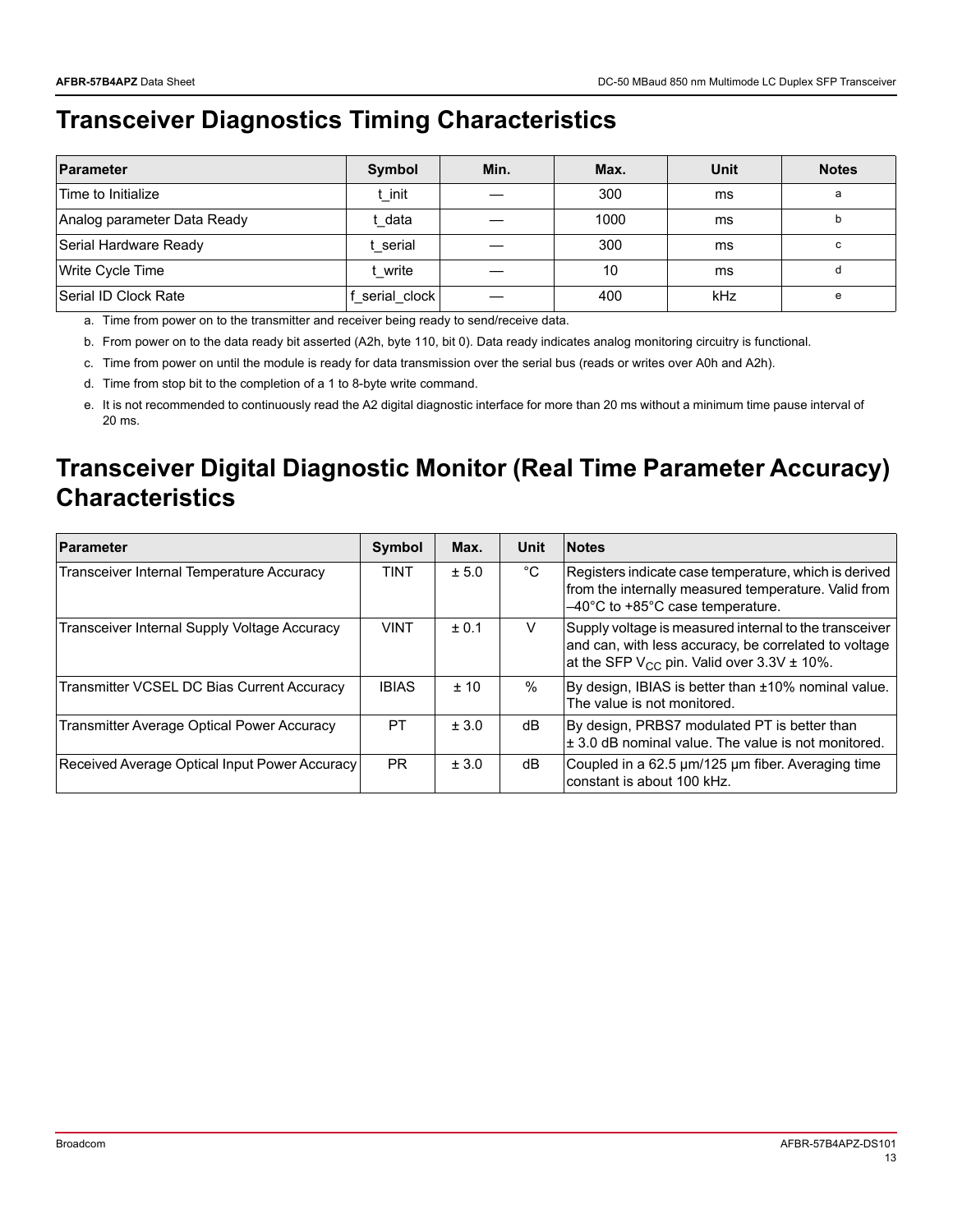# **EEPROM Serial ID Memory Contents (Address A0h)**

| <b>Byte No. Decimal</b> | Hex        | <b>ASCII</b> | <b>Description</b> |
|-------------------------|------------|--------------|--------------------|
| 0                       | 03         |              | SFP transceiver    |
| 1                       | 04         |              |                    |
| $\overline{2}$          | 07         |              | LC connector       |
| 3                       | $00\,$     |              |                    |
| 4                       | $00\,$     |              |                    |
| 5                       | $00\,$     |              |                    |
| 6                       | 00         |              |                    |
| $\overline{7}$          | $00\,$     |              |                    |
| 8                       | ${\bf 00}$ |              |                    |
| 9                       | 08         |              |                    |
| 10                      | $00\,$     |              |                    |
| 11                      | $00\,$     |              |                    |
| 12                      | 00         |              |                    |
| 13                      | $00\,$     |              |                    |
| 14                      | ${\bf 00}$ |              |                    |
| 15                      | $00\,$     |              |                    |
| 16                      | $00\,$     |              |                    |
| 17                      | C8         |              |                    |
| 18                      | 00         |              |                    |
| 19                      | $00\,$     |              |                    |
| 20                      | 41         | A            |                    |
| 21                      | 56         | V            |                    |
| 22                      | 41         | A            |                    |
| 23                      | 47         | G            |                    |
| 24                      | 4F         | O            |                    |
| 25                      | 20         |              |                    |
| 26                      | 20         |              |                    |
| 27                      | 20         |              |                    |
| 28                      | 20         |              |                    |
| 29                      | 20         |              |                    |
| 30                      | 20         |              |                    |
| 31                      | 20         |              |                    |
| 32                      | 20         |              |                    |
| 33                      | 20         |              |                    |
| 34                      | 20         |              |                    |
| 35                      | 20         |              |                    |
| 36                      | $00\,$     |              |                    |
| 37                      | 00         |              |                    |
| 38                      | 17         |              |                    |
| 39                      | 6A         |              |                    |
| 40                      | 41         | Α            |                    |
| 41                      | 46         | F            |                    |
| 42                      | 42         | В            |                    |

| <b>Byte No. Decimal</b> | Hex    | <b>ASCII</b> | <b>Description</b>                                                    |
|-------------------------|--------|--------------|-----------------------------------------------------------------------|
| 43                      | 52     | R            |                                                                       |
| 44                      | 2D     |              |                                                                       |
| 45                      | 35     | 5            |                                                                       |
| 46                      | 37     | 7            |                                                                       |
| 47                      | 42     | В            |                                                                       |
| 48                      | 34     | 4            |                                                                       |
| 49                      | 41     | A            |                                                                       |
| 50                      | 50     | P            |                                                                       |
| 51                      | 5A     | Ζ            |                                                                       |
| 52                      | 20     |              |                                                                       |
| 53                      | 20     |              |                                                                       |
| 54                      | 20     |              |                                                                       |
| 55                      | 00     |              |                                                                       |
| 56                      | 30     |              |                                                                       |
| 57                      | 30     |              |                                                                       |
| 58                      | 30     |              |                                                                       |
| 59                      | 30     |              |                                                                       |
| 60                      | 03     |              | a                                                                     |
| 61                      | 52     |              | a                                                                     |
| 62                      | $00\,$ |              |                                                                       |
| 63                      | B7     |              | b                                                                     |
| 64                      | 00     |              |                                                                       |
| 65                      | 00     |              | Tx disable not implemented.                                           |
| 66                      | 00     |              |                                                                       |
| 67                      | 00     |              |                                                                       |
| 68 to 83                |        |              | C                                                                     |
| 84 to 91                |        |              | d                                                                     |
| 92                      | 68     |              | Internally calibrated. Average<br>RX Power.                           |
| 93                      | 80     |              | Alarms, Warnings<br>implemented.                                      |
| 94                      | 08     |              | Includes functionality<br>described in Rev 12.2 of<br><b>SFF-8472</b> |
| 95                      | 64     |              | b                                                                     |
| 96 to 127               | $00\,$ |              | е                                                                     |

<span id="page-13-0"></span>a. VCSEL wavelength is represented in 16 unsigned bits. The hex representation of 850 (nm) is 0x0352.

<span id="page-13-1"></span>b. Address 63 is the checksum for bytes 0–62 and address 95 is the checksum for bytes 64–94. They are calculated (per SFF-8472) and stored prior to product shipment.

c. Addresses 68–83 specify a unique module serial number.

- d. Addresses 84–91 specify the date code.
- e. Addresses 96–127 are vendor-specific.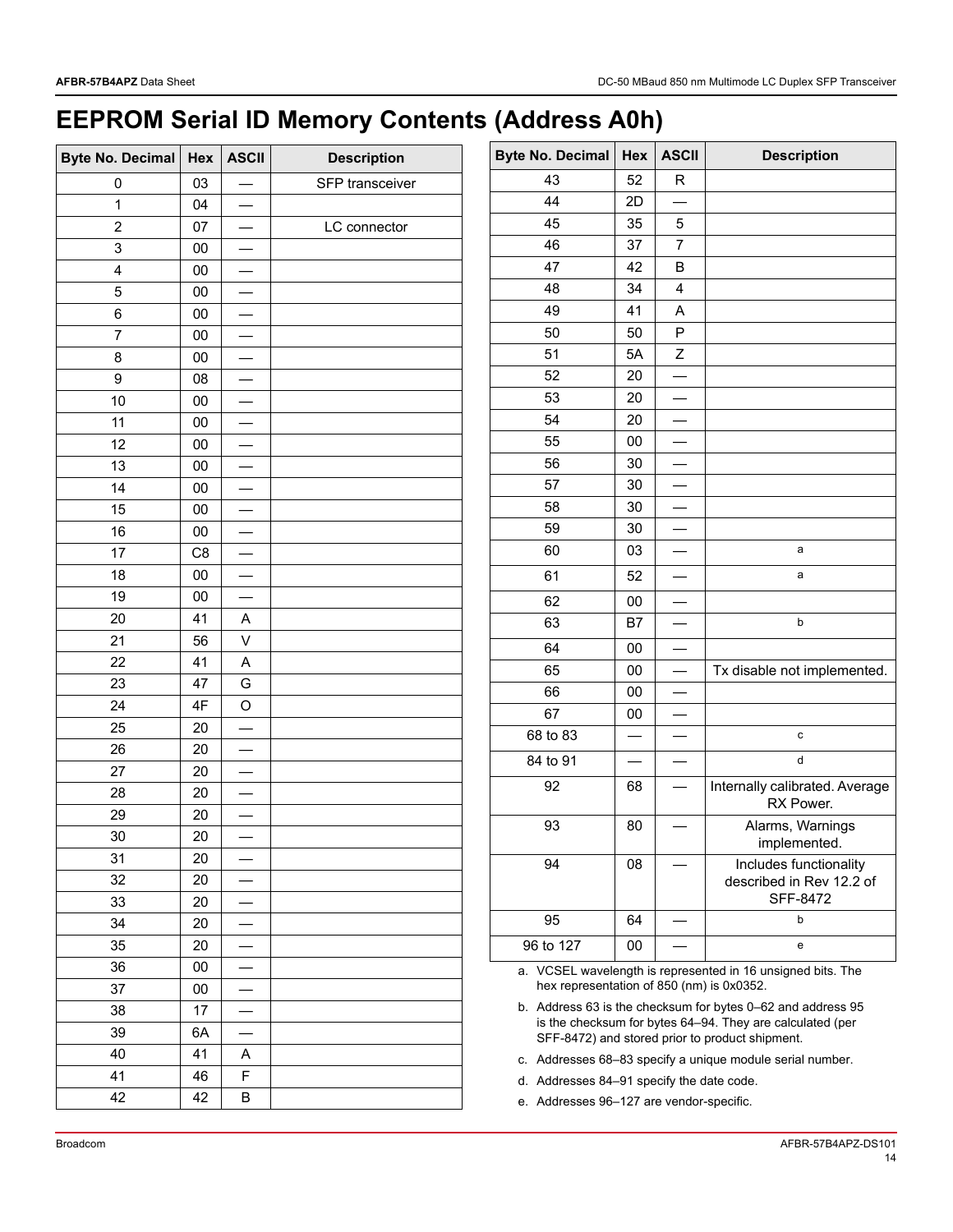# **EEPROM Serial ID Memory Contents: Enhanced Features (Address A2h)**

| <b>Byte # Decimal</b> | <b>Notes</b>                               |
|-----------------------|--------------------------------------------|
| 0                     | Temp H Alarm MSB <sup>a</sup>              |
| 1                     | Temp H Alarm LSB <sup>a</sup>              |
| 2                     | Temp L Alarm MSB <sup>a</sup>              |
| 3                     | Temp L Alarm LSB <sup>a</sup>              |
| 4                     | Temp H Warning MSB <sup>a</sup>            |
| 5                     | Temp H Warning LSB <sup>a</sup>            |
| 6                     | Temp L Warning MSB <sup>a</sup>            |
| $\overline{7}$        | Temp L Warning LSB <sup>a</sup>            |
| 8                     | V <sub>cc</sub> H Alarm MSB <sup>b</sup>   |
| 9                     | V <sub>cc</sub> H Alarm LSB <sup>b</sup>   |
| 10                    | V <sub>cc</sub> L Alarm MSB <sup>b</sup>   |
| 11                    | V <sub>cc</sub> L Alarm LSB <sup>b</sup>   |
| 12                    | V <sub>cc</sub> H Warning MSB <sup>b</sup> |
| 13                    | V <sub>cc</sub> H Warning LSB <sup>b</sup> |
| 14                    | $V_{cc}$ L Warning MSB <sup>b</sup>        |
| 15                    | V <sub>cc</sub> L Warning LSB <sup>b</sup> |
| 16                    | Tx Bias H Alarm MSB <sup>c</sup>           |
| 17                    | Tx Bias H Alarm LSB <sup>c</sup>           |
| 18                    | Tx Bias L Alarm MSB <sup>c</sup>           |
| 19                    | Tx Bias L Alarm LSB <sup>c</sup>           |
| 20                    | Tx Bias H Warning MSB <sup>c</sup>         |
| 21                    | Tx Bias H Warning LSB <sup>c</sup>         |
| 22                    | Tx Bias L Warning MSB <sup>c</sup>         |
| 23                    | Tx Bias L Warning LSB <sup>c</sup>         |
| 24                    | Tx Power H Alarm MSB <sup>d</sup>          |
| 25                    | Tx Power H Alarm LSB <sup>d</sup>          |
| 26                    | Tx Power L Alarm MSB <sup>d</sup>          |
| 27                    | Tx Power L Alarm LSB <sup>d</sup>          |
| 28                    | Tx Power H Warning MSB <sup>d</sup>        |
| 29                    | Tx Power H Warning LSB <sup>d</sup>        |
| 30                    | Tx Power L Warning MSB <sup>d</sup>        |
| 31                    | Tx Power L Warning LSB <sup>d</sup>        |
| 32                    | Rx Power H Alarm MSB <sup>e</sup>          |
| 33                    | Rx Power H Alarm LSB <sup>e</sup>          |
| 34                    | Rx Power L Alarm MSB <sup>e</sup>          |
| 35                    | Rx Power L Alarm LSB <sup>e</sup>          |

| <b>Byte # Decimal</b> | <b>Notes</b>                                 |
|-----------------------|----------------------------------------------|
| 36                    | Rx Power H Warning MSB <sup>e</sup>          |
| 37                    | Rx Power H Warning LSB <sup>e</sup>          |
| 38                    | Rx Power L Warning MSB <sup>e</sup>          |
| 39                    | Rx Power L Warning LSB <sup>e</sup>          |
| $40 - 55$             | Reserved                                     |
| 56-94                 | External Calibration Constants <sup>f</sup>  |
| 95                    | Checksum for Bytes 0 through 94 <sup>9</sup> |
| 96                    | Real Time Temperature MSB <sup>a</sup>       |
| 97                    | Real Time Temperature LSB <sup>a</sup>       |
| 98                    | Real Time V <sub>cc</sub> MSB <sup>b</sup>   |
| 99                    | Real Time $\rm V_{cc}$ LSB <sup>b</sup>      |
| 100                   | Real Time Tx Bias MSB <sup>c</sup>           |
| 101                   | Real Time Tx Bias LSB <sup>c</sup>           |
| 102                   | Real Time Tx Power MSB <sup>d</sup>          |
| 103                   | Real Time Tx Power LSB <sup>d</sup>          |
| 104                   | Real Time Rx Power MSB <sup>e</sup>          |
| 105                   | Real Time Rx Power LSB <sup>e</sup>          |
| 106                   | Reserved                                     |
| 107                   | Reserved                                     |
| 108                   | Reserved                                     |
| 109                   | Reserved                                     |
| 110                   | Status/Control                               |
| 111                   | Reserved                                     |
| 112                   | <b>Flag Bits</b>                             |
| 113                   | Flag Bits                                    |
| 114                   | Reserved                                     |
| 115                   | Reserved                                     |
| 116                   | <b>Flag Bits</b>                             |
| 117                   | <b>Flag Bits</b>                             |
| 118-127               | Reserved                                     |
| 128-247               | <b>Customer Writable</b>                     |
| 248–255               | Vendor Specific                              |

<span id="page-14-0"></span>a. Temperature (Temp) is decoded as a 16-bit signed two's complement integer in increments of 1/256°C.

<span id="page-14-1"></span>b. Supply Voltage ( $V_{\rm cc}$ ) is decoded as a 16-bit unsigned integer in increments of 100 µV.

- <span id="page-14-2"></span>c. Tx bias current (Tx Bias) is decoded as a 16-bit unsigned integer in increments of 2 µA.
- <span id="page-14-3"></span>d. Transmitted average optical power (Tx Pwr) is decoded as a 16-bit unsigned integer in increments of 0.1 µW.
- <span id="page-14-4"></span>e. Received average optical power (Rx Pwr) is decoded as a 16-bit unsigned integer in increments of 0.1 µW.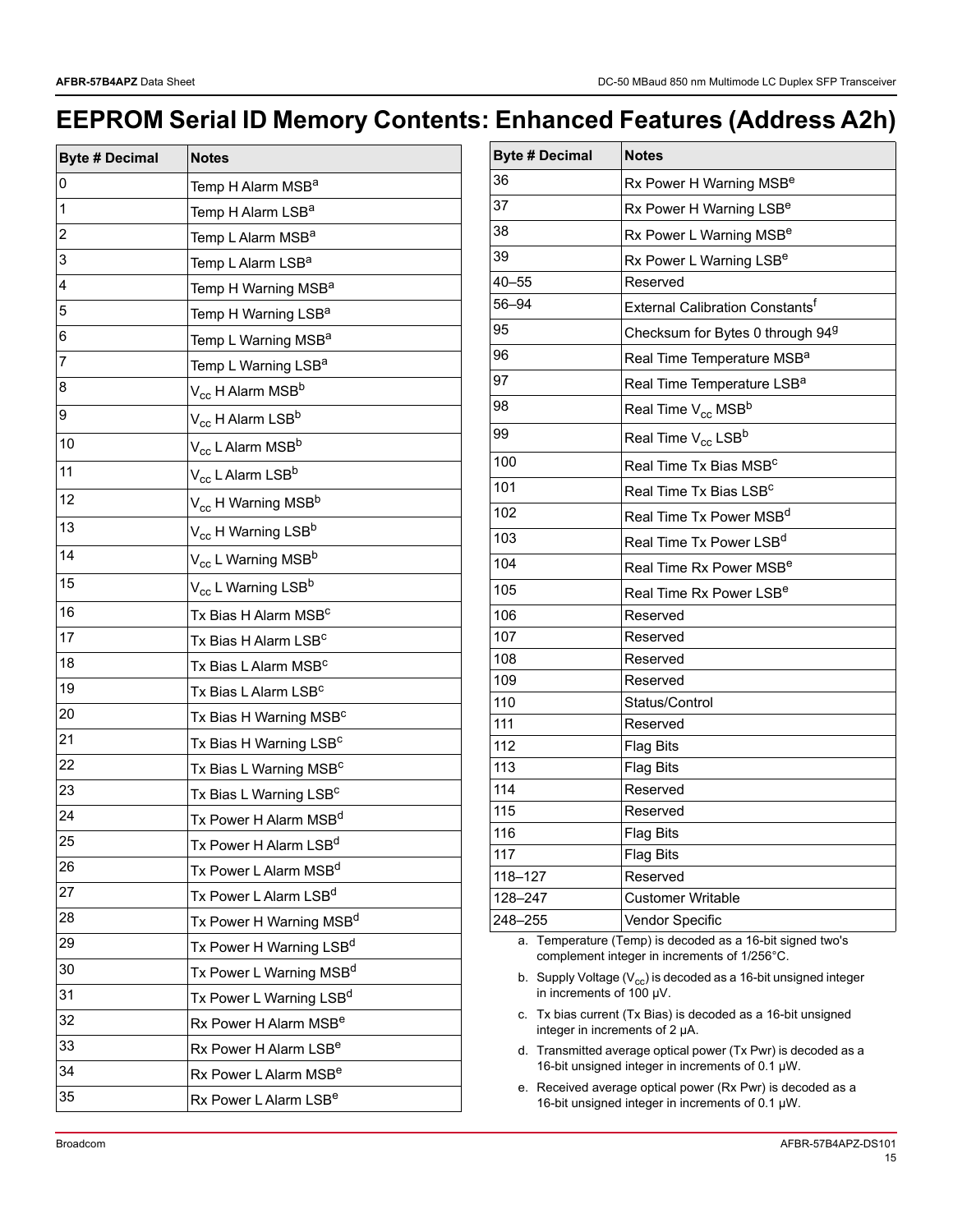- f. Bytes 56–94 are not intended for use with AFBR-57B4APZ, but have been set to default values per SFF-8472.
- g. Byte 95 is a checksum calculated (per SFF-8472) and stored prior to product shipment.

### **EEPROM Serial ID Memory Contents: Soft Commands (Address A2h, Byte 110)**

| <b>Bit</b> | <b>Status/Control Name</b> | <b>Description</b>                                                                 | <b>Notes</b> |
|------------|----------------------------|------------------------------------------------------------------------------------|--------------|
|            | Reserved                   |                                                                                    |              |
| 6          | Reserved                   |                                                                                    |              |
| 5          | Reserved                   |                                                                                    |              |
| 4          | Reserved                   |                                                                                    |              |
| 3          | Reserved                   |                                                                                    |              |
| 2          | Reserved                   |                                                                                    |              |
|            | Reserved                   |                                                                                    |              |
|            | Data Ready (Bar)           | Indicates transceiver is powered and real time sense data is ready $(0 = ready)$ . |              |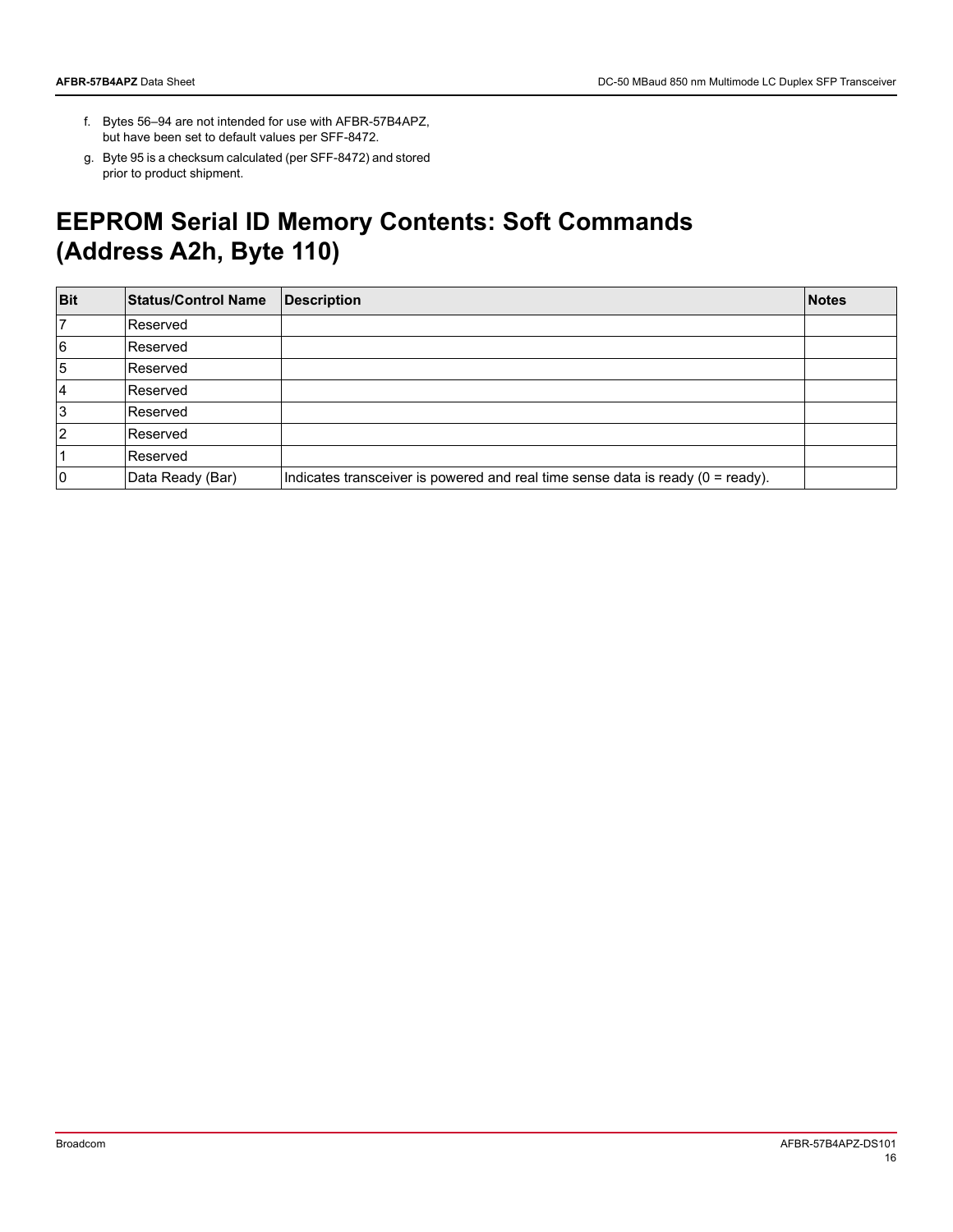# **EEPROM Serial ID Memory Contents: Alarms and Warnings (Address A2h, Bytes 112, 113, 116, 117)**

| <b>Byte</b> | <b>Bit</b>     | <b>Flag Bit Name Description</b> | <b>Notes</b>                                                                 |
|-------------|----------------|----------------------------------|------------------------------------------------------------------------------|
| 112         | 7              | Temp High Alarm                  | Set when transceiver internal temperature exceeds high alarm threshold.      |
|             | 6              | Temp Low Alarm                   | Set when transceiver internal temperature exceeds low alarm threshold.       |
|             | 5              | V <sub>cc</sub> High Alarm       | Set when transceiver internal supply voltage exceeds high alarm threshold.   |
|             | 4              | V <sub>cc</sub> Low Alarm        | Set when transceiver internal supply voltage exceeds low alarm threshold.    |
|             | 3              | Tx Bias High Alarm               | Set when transceiver VCSEL bias exceeds high alarm threshold.                |
|             | 2              | Tx Bias Low Alarm                | Set when transceiver VCSEL bias exceeds low alarm threshold.                 |
|             | 1              | Tx Power High Alarm              | Set when transmitted average optical power exceeds high alarm threshold.     |
|             | $\mathbf{0}$   | Tx Power Low Alarm               | Set when transmitted average optical power exceeds low alarm threshold.      |
| 113         | 7              | Rx Power High Alarm              | Set when received average optical power exceeds high alarm threshold.        |
|             | 6              | Rx Power Low Alarm               | Set when received average optical power exceeds low alarm threshold.         |
|             | $0$ to 5       | Reserved                         |                                                                              |
| 116         | 7              | Temp High Warning                | Set when transceiver case temperature exceeds high warning threshold.        |
|             | 6              | Temp Low Warning                 | Set when transceiver case temperature exceeds low warning threshold.         |
|             | 5              | V <sub>cc</sub> High Warning     | Set when transceiver internal supply voltage exceeds high warning threshold. |
|             | 4              | V <sub>cc</sub> Low Warning      | Set when transceiver internal supply voltage exceeds low warning threshold.  |
|             | 3              | Tx Bias High Warning             | Set when transceiver VCSEL bias exceeds high warning threshold.              |
|             | $\overline{2}$ | Tx Bias Low Warning              | Set when transceiver VCSEL bias exceeds low warning threshold.               |
|             | 1              | Tx Power High Warning            | Set when transmitted average optical power exceeds high warning threshold.   |
|             | 0              | Tx Power Low Warning             | Set when transmitted average optical power exceeds low warning threshold.    |
| 117         | 7              | Rx Power High Warning            | Set when received average optical power exceeds high warning threshold.      |
|             | 6              | Rx Power Low Warning             | Set when received average optical power exceeds low warning threshold.       |
|             | $0$ to 5       | Reserved                         |                                                                              |